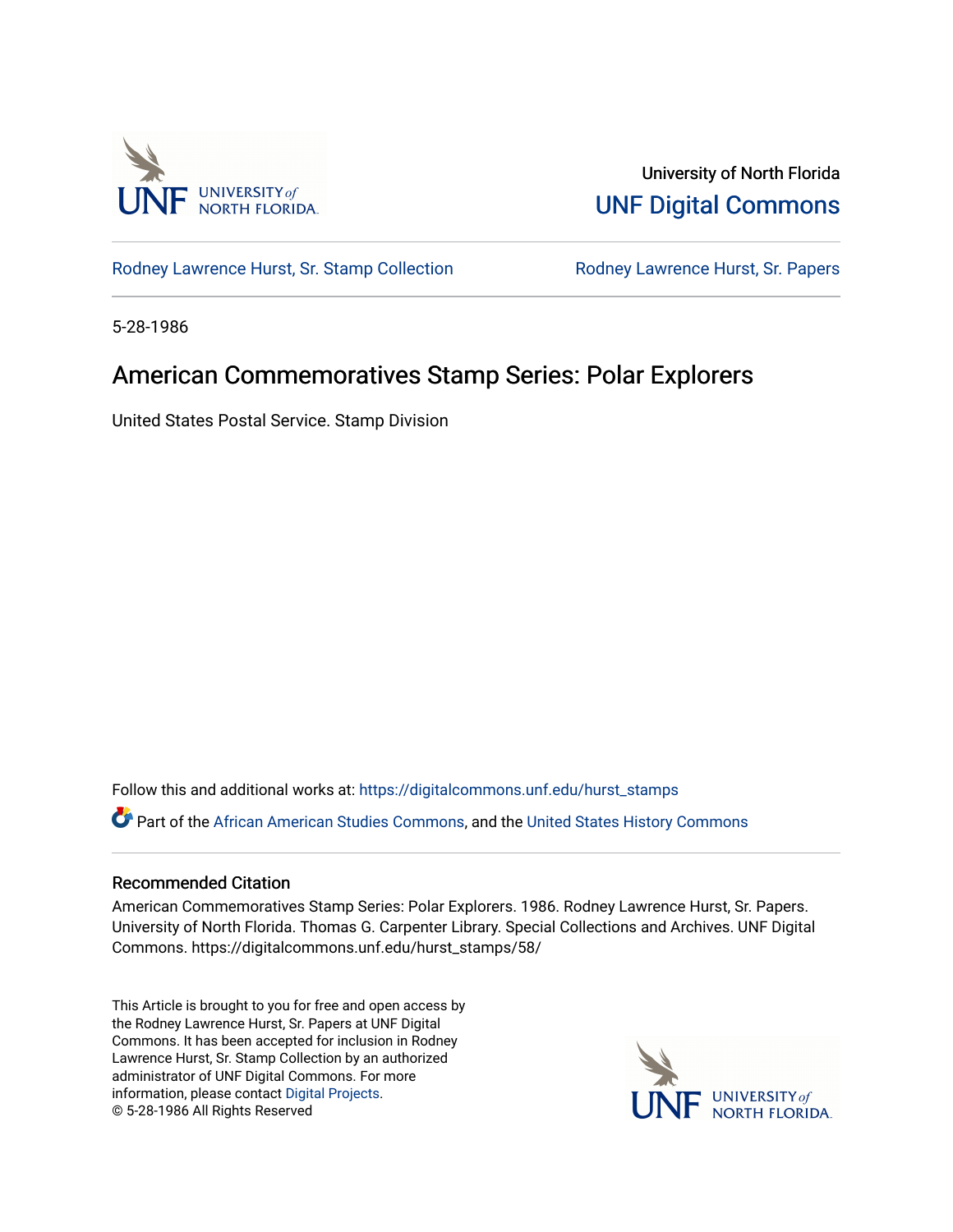

# **AMERICAN COMMEMORATIVES**

# **ar Explorers**

The stark, frozen wilderness of the north polar regions has always fascinated scientists and explorers. For centuries, adventurers have journeyed to these icy lands and seas, drawn by scientific interest and the thrill of new discoveries.

The first great American polar expedition was led by Elisha Kent Kane, who sailed the waters off Greenland in 1850 and 1853, searching for an earlier British expedition that had disappeared in 1845. Though no trace of their predecessors was ever found, Kane and his crew gathered a wealth of geological and geographical data. Eventually forced to abandon their icebound ship, Kane's party trekked overland to Greenland, finally returning to New York over two years after they had first set sail.

The coast of Greenland and the cold interior of Ellesmere Island, Canada, were later charted by Adolphus Greely and his expedition of **1881.** Greely carefully observed the weather and tide, and collected samples of arctic flora and fauna. Tragedy struck the explorers when a relief ship failed to arrive in the fall of 1883. They journeyed south and wintered on Pym Island, Canada, but chilling temperatures and hunger took the lives of all but Greely and six of his men.

Methods of survival in the cold environment were studied by Vilhjalmur Stefansson, who learned from the people who made the Arctic their home. In 1906-1907, Stefansson lived with the Eskimos of Alaska and northern Canada, and later led expeditions through the Northwest Territories.

The skills of the Eskimos were also noted by the man who was first to reach the north pole. Robert E. Peary had been fascinated with Kane's polar expedition since he was a boy, and was determined to find fame for himself in the frozen polar regions. He led several expedi-





tions to northern Greenland in the late 1800s, and learned to travel as the Eskimos did, with sleds pulled by strong dogs.

In 1909, after two unsuccessful attempts, Peary set off across the ice toward

 $B$ co  $\epsilon$ 

the pole. With his trusted companion, Matthew Henson, himself an expert at arctic survival, and four Eskimos, Peary reached the pole on April 6, 1909.

The stamp commemorating these explorers was designed by Dennis Lyall of Norwalk, Connecticut. It was issued on May 28, 1986, at North Pole, Alaska.

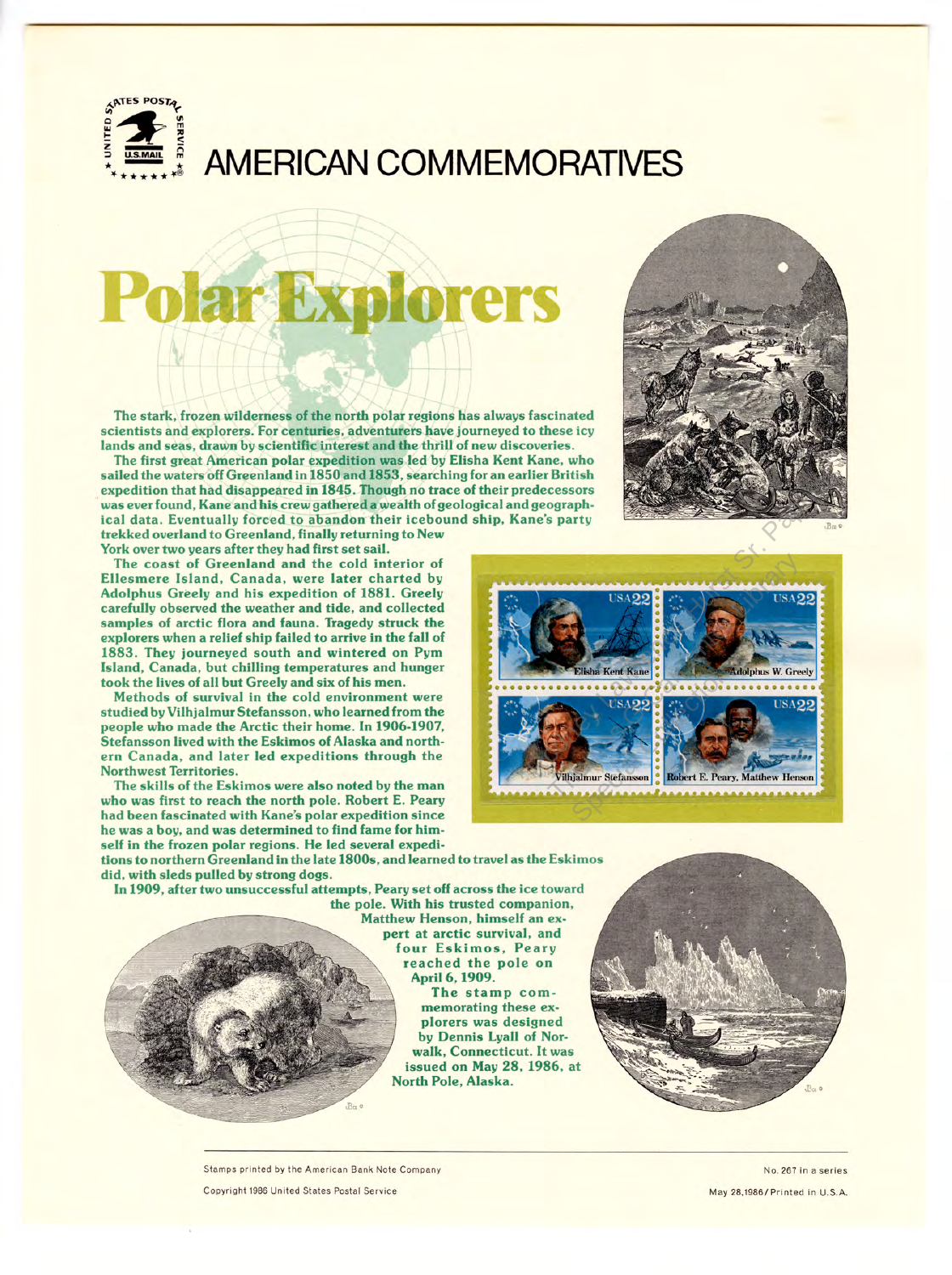



Polar Explorers<br>Robert E. Peary / Matthew Henson

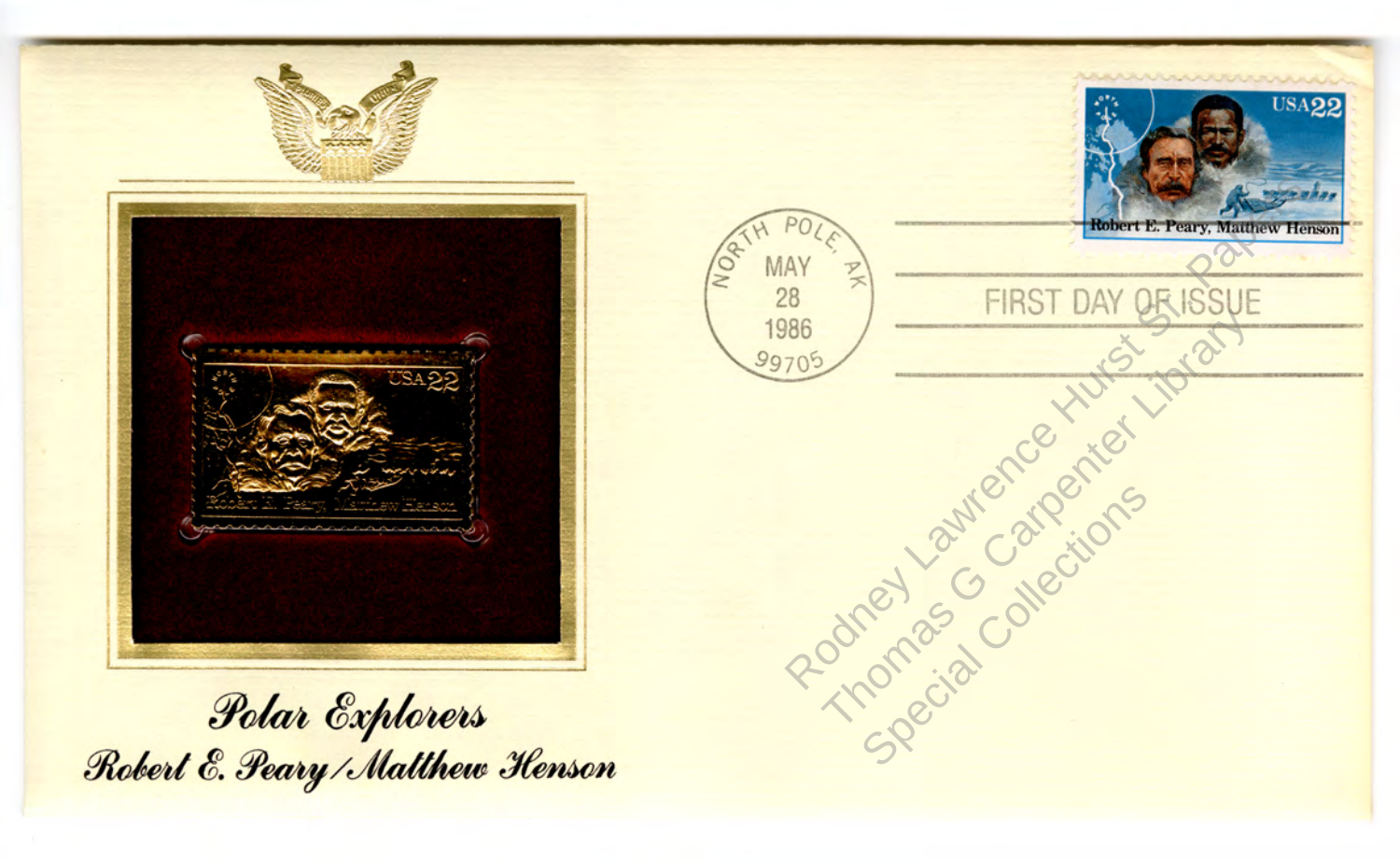Rodney Lawrence Hurst Strate The authorized gold stamp replica preserved in this cover is produced under a non-exclusive licensing agreement with the United States Postal Service. Stamp design © U.S. Postal Service. COVER DESIGN © POSTAL COMMEMORATIVE SOCIETY

Thomas G Carpenter Library

Special Categions